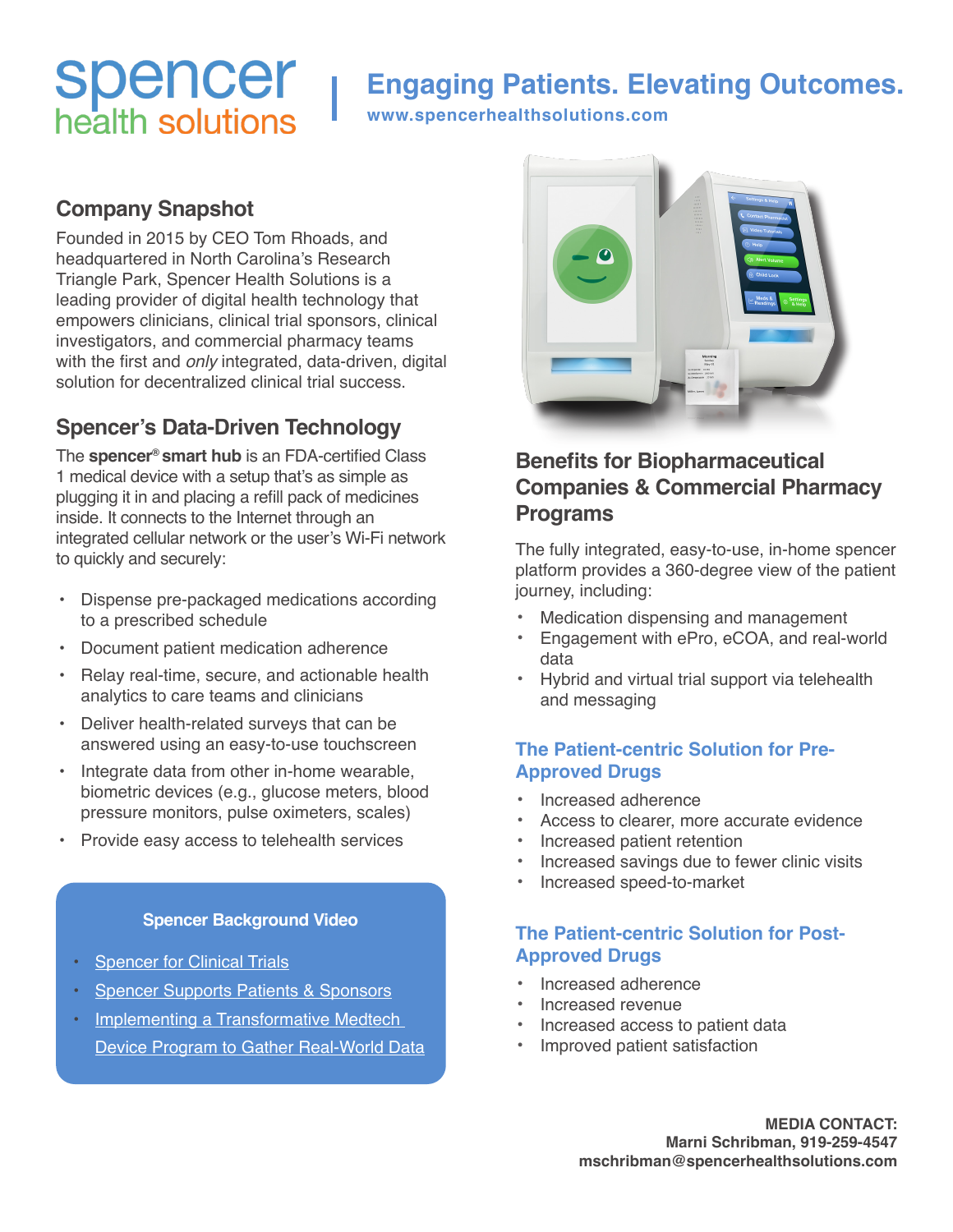# **Spencer**<br>health solutions

# **Executive Leadership**

**www.spencerhealthsolutions.com**



## **Tom Rhoads Founder and Chief Executive Officer**

Tom Rhoads has been leading the development and launch of innovative healthcare technologies for more than 25 years. Before pursuing an entrepreneurial path as the founder and chief executive officer of Spencer Health Solutions, Tom led pharmacy automation company Parata Systems as its chief executive officer. Prior to his role at Parata, Tom held leadership roles at Baxter Healthcare and Cardinal Health Corporation.

Tom has been the driving force and visionary behind Spencer Health Solutions' patient-centered, caregiver-oriented products and services. The stress and uncertainty associated with his personal experience caring for a sick family member strongly informed the development of Spencer's premier product, the world's first and only at-home medication smart hub and in-home patient health monitoring platform.



### **Eric S. Finkleman, BSME, MSMfgE Chief Operations Officer**

Eric Finkelman has been a international leader in operations, product development, and customer service for more than 25 years where he has combined a growth-oriented mindset with Lean Leadership methodologies to build systems and cultures that are customer-centric.

Prior to joining Spencer, Eric served as the CTO for VERO Biotech, an early-stage combination product pharmaceutical company. During his tenure with VERO, Eric led efforts to achieve FDA NDA approval and commercially launch the first tankless nitric oxide delivery system.

Eric has also served as the Vice President of Global Operations and R&D at EndoChoice (acquired by Boston Scientific), where led the Endoscopic Imaging Platform team, including operations oversight in Germany and Israel. Eric was also the Vice President of Operations and R&D at Sierra Scientific Instruments, an NIH-funded startup that became the global GI diagnostic industry leader in high-resolution manometry and reflux monitoring.

Eric holds a B.S. in Mechanical Engineering from Rensselaer Polytechnic Institute and a M.S. in Manufacturing Engineering from the University of Southern California.